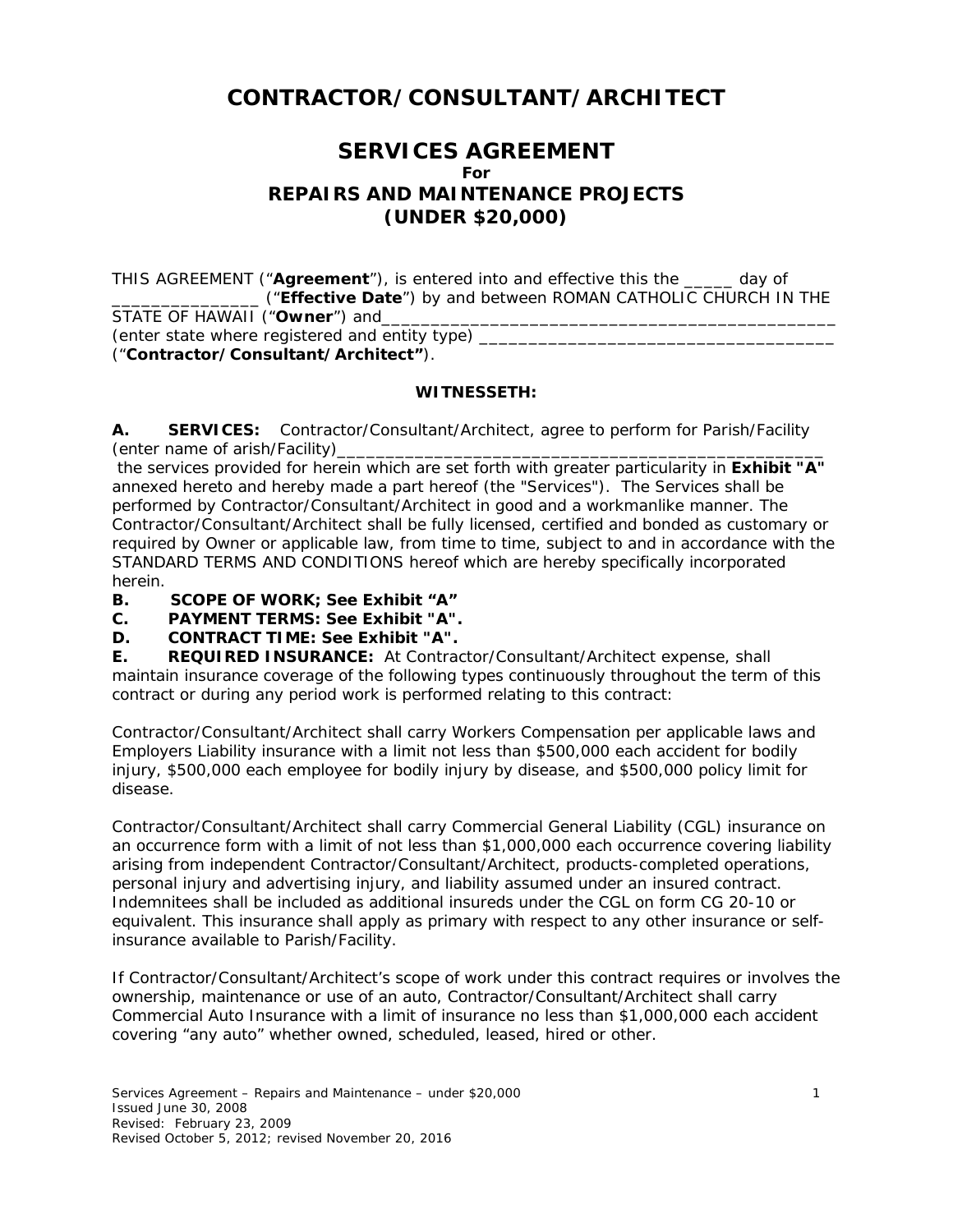Contractor/Consultant/Architect may, at its option, purchase insurance to cover its personal property. In no event shall Parish/Facility be liable for any damage to or loss of personal property sustained by Contractor/Consultant/Architect whether or not it is insured, even if such loss is caused by the negligence of Parish/Facility, its employees, officers, directors, or agents.

Contractor/Consultant/Architect waives on behalf of its self and its insurers all rights against Parish/Facility and its agents, officers, directors, and employees for recovery of damages to the extent these damages are covered by its insurance regardless of deductibles, if any. Insurance companies affording the coverage required above shall have an AM Best Rating of no less than A-VII. Failure to maintain the required insurance may result in termination of this Agreement at Parish/Facility's option. By requiring insurance herein, Parish/Facility does not represent that coverage and limits will be adequate to protect Contractor/Consultant/ Architect. The requirements contained herein shall not be construed in any manner to relieve or limit Contractor/Consultant/Architect's indemnification obligations for any loss or claim arising out of this Agreement.

Prior to the execution date of this Agreement or commencement of any activity contemplated under this Agreement, whichever is earlier, Contractor/Consultant/Architect shall furnish Owner (the Roman Catholic Church in the State of Hawaii and [*cite name of parish and school*], its officers, officials, employees and volunteers are hereby named as an additional insured), with evidence of compliance with the above requirements. Thirty (30) days written notice to Owner prior to cancellation or material change is required. Contractor/Consultant/Architect shall further provide certified copies of all insurance policies required above within ten (10) days of Owner's written request for said copies.<sup>1</sup>

Evidence shall be delivered to the location(s) where work under this contract shall take place.

Title: \_\_\_\_\_\_\_\_\_\_\_\_\_\_\_\_\_\_\_\_\_\_\_

**IN WITNESS WHEREOF,** the parties hereto have duly executed this Agreement as of the day and year first above written.

#### **Contractor/Consultant/Architect**

(Insert Company Name)

\_\_\_\_\_\_\_\_\_\_\_\_\_\_\_\_\_\_\_\_\_\_\_\_\_\_\_\_\_ (Contractor/Consultant/Architect)

(sign here)

(name)

By: \_\_\_\_\_\_\_\_\_\_\_\_\_\_\_\_\_\_\_\_\_\_\_

l

Title: \_\_\_\_\_\_\_\_\_\_\_\_\_\_\_\_\_\_\_\_\_\_\_

**Parish/Facility**  (Insert Name of Parish/Facility)

\_\_\_\_\_\_\_\_\_\_\_\_\_\_\_\_\_\_\_\_\_\_\_\_\_\_\_\_ (Parish/Facility)

(sign here)

By: \_\_\_\_\_\_\_\_\_\_\_\_\_\_\_\_\_\_\_\_\_\_\_ (name)

Services Agreement – Repairs and Maintenance – under \$20,000 2 Issued June 30, 2008 Revised: February 23, 2009 Revised October 5, 2012; revised November 20, 2016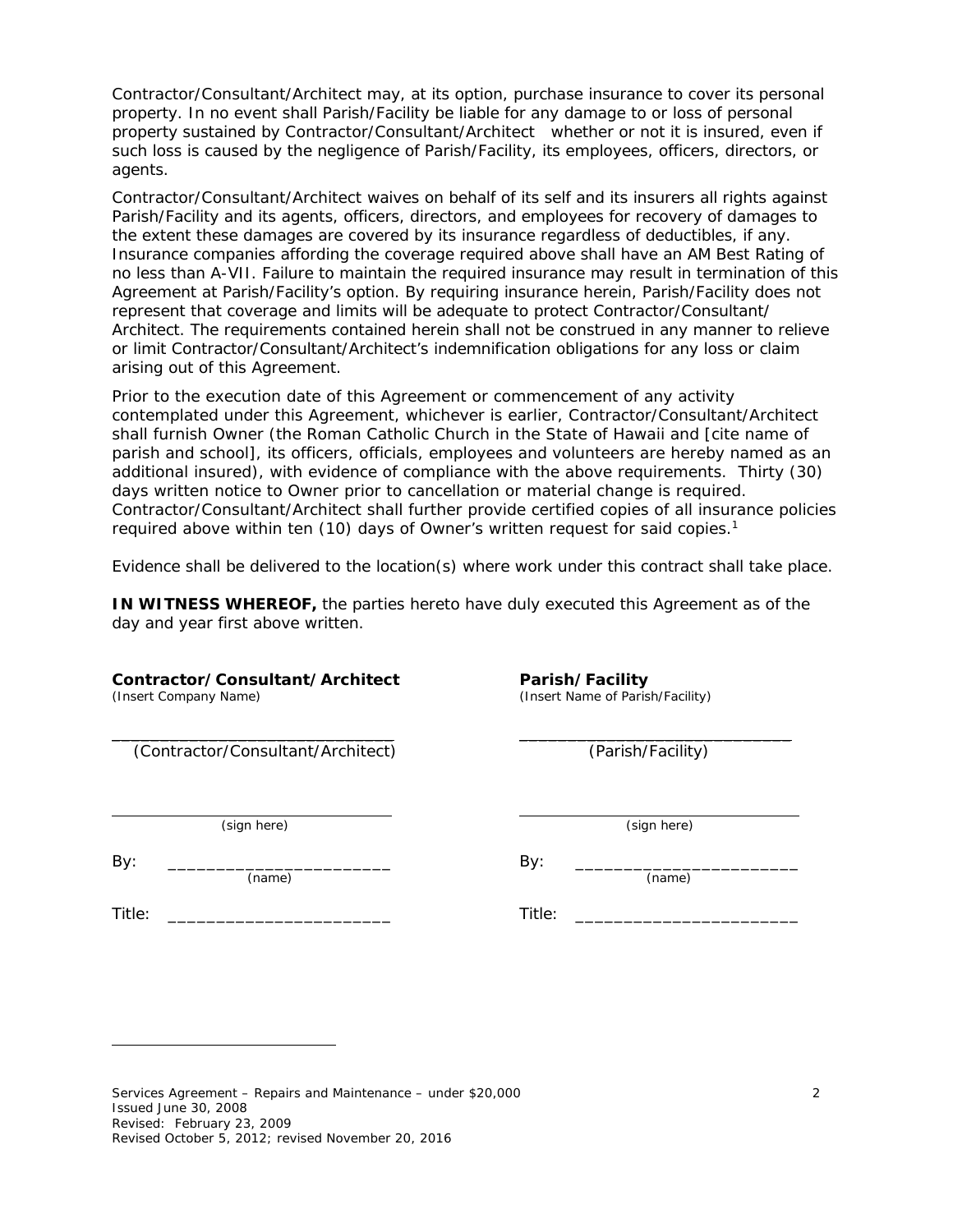# **EXHIBIT A**

**I.** SCOPE OF WORK. The Work to be provided by Contractor/Consultant/Architect is as follows:

**II. PAYMENT TERMS.** The Contract Price of **\_\_\_\_\_\_\_\_\_\_\_\_\_\_\_\_\_\_\_\_\_\_\_\_\_\_\_\_\_\_** 

**(\$\_\_\_\_\_\_\_\_\_\_\_\_\_\_\_\_\_\_\_)** shall be due and payable as follows, unless otherwise agreed between Contractor/Consultant/Architect and Parish/Facility: (i) if the Contract Time is less than thirty (30) days, the Contract Price shall be due and payable within thirty (30) days after approval by Parish/Facility of Contractor/Consultant/Architect's request for payment following Final Completion of the Work.; or (ii) if the Contract Time is more than thirty (30) days, Contractor/Consultant/Architect shall submit payment requests to Parish/Facility on or before the twentieth (20th) day of each month in accordance with an approved schedule of values, such request to be supported by such documentation as Parish/Facility shall require to verify entitlement. Once reviewed and approved by Parish/Facility, Contractor/ Consultant/Architect's requests for payment shall be payable within thirty (30) calendar days after receipt by Parish/Facility.

Notwithstanding the foregoing, Parish/Facility shall be permitted to retain ten percent (10%) of any payment(s) due hereunder in order for Parish/Facility to confirm Contractor/Consultant/Architect's full and complete performance under this Agreement in strict accordance with all of its terms and conditions. This retention shall be released to Contractor/Consultant/Architect by not later than sixty (60) days following Final Completion of the Work, provided that Parish/Facility so confirms Contractor/Consultant/Architect's has performed all the Scope of Work requirements.

**III. CONTRACT TIME.** Contractor/Consultant/Architect shall commence its Work on or before **\_\_\_\_\_\_\_\_\_\_\_\_\_\_\_** and shall complete its Work on or before **\_\_\_\_\_\_\_\_\_\_\_\_\_\_**.

If applicable, Contractor/Consultant/Architect shall perform its Work in accordance with the following schedule: **Attach Work Schedule**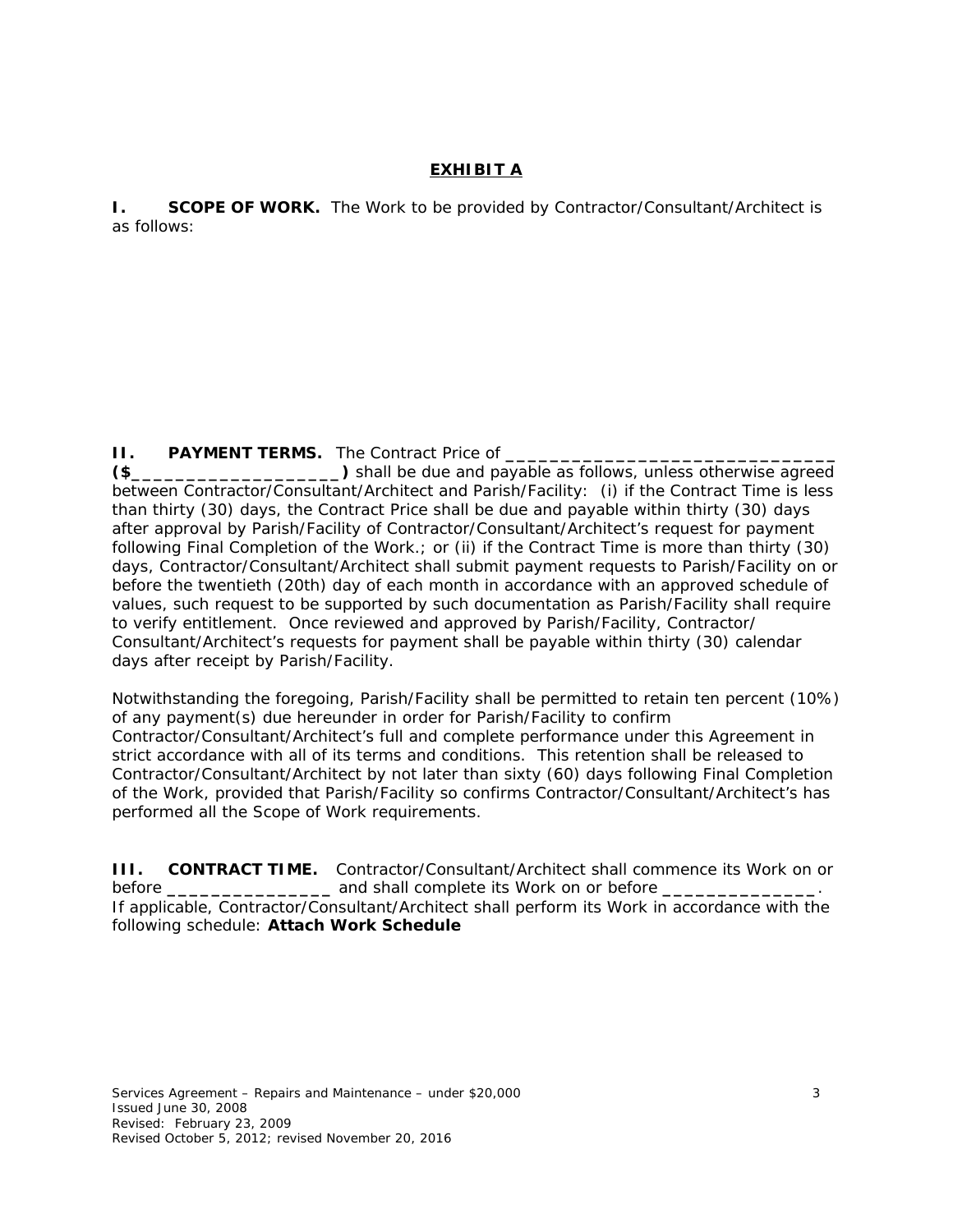# **STANDARD TERMS AND CONDITIONS**

**1. PROFESSIONAL EXPERTISE; WARRANTY:** Contractor/Consultant/Architect is being engaged by Parish/Facility in reliance upon Contractor/Consultant/Architect's certifications and representations of professional expertise in the field of such Services and ability to provide the required Services independently without substantial direction by Parish/Facility. The manner and means Contractor/Consultant/Architect employs to provide professional services under this Agreement are matters entirely within its discretion. Contractor/Consultant/Architect warrants that the Services performed by it shall be performed in a first-class workman-like manner and the materials provided by it hereunder shall be free from defects in workmanship and/or materials and agrees that any damage arising from any breach of this representation and warranty shall be promptly remedied by Contractor/ Consultant/Architect at its sole expense. Contractor/Consultant/Architect shall provide all required work product to Parish/Facility promptly for Parish/Facility's review, provided no such work product shall be deemed accepted and no rights of Parish/Facility shall be deemed waived at any time except as may be expressly stated in an acceptance or waiver signed by a duly authorized representative of Parish/Facility.

**2. INDEPENDENT CONTRACTOR/CONSULTANT/ARCHITECT:** During the term hereof and thereafter, Contractor/Consultant/Architect and family members of Contractor/ Consultant/Architect and any and all of its sub-contractor agents, servants, licensees, invitees or employees, and any other person claiming by, under or through Contractor/ Consultant/Architect to any extent ("Contractor/Consultant/Architect Parties") shall not be entitled to receive and shall not be eligible for any benefits of employment generally available to Parish/Facility's employees or their family members, including without limitation, group health, life and disability insurance benefits, annual vacation and sick pay benefits, pensions plans, thrift savings plans, or the like, as such benefits may be modified from time to time. Contractor/Consultant/Architect's employees shall be and remain the employees and agents of Contractor/Consultant/Architect for all purposes of this Agreement and Contractor/Consultant/Architect's employees shall not be deemed or construed to be employees, agents or servants of Parish/Facility for any purpose whatsoever. Contractor/ Consultant/Architect's employees shall not be deemed or construed to be "loaned employees" working for or at the direction of Parish/Facility nor "fellow servants" of Parish/Facility's or their employees. All payments received hereunder by Contractor/ Consultant/Architect shall be reported by Contractor/Consultant/Architect on its federal and state tax returns as consideration for Contractor/Consultant/Architect's Services hereunder as an independent Contractor/Consultant/Architect. Contractor/Consultant/Architect acknowledges and agrees that Contractor/Consultant/Architect is solely responsible and liable for the filing of all tax returns and the payment of all taxes, contributions, and other payments relating to Contractor/Consultant/Architect's business and Services. Parish/Facility will not deduct, withhold or pay (unless legally required to do so), and Contractor/Consultant/Architect shall be solely responsible for, U.S. FICA, FUTA, Medicare or federal, state or local income, employment, or wage taxes, workers' compensation insurance premiums, state disability insurance, unemployment benefit insurance, or any other payments that are ordinarily submitted or withheld by an employer on behalf of an employee (including without limitation any penalties or fines which may be assessed at any time). Parish/Facility shall report payments to Contractor/Consultant/Architect hereunder to the IRS as payments to an independent Contractor/Consultant/Architect and Contractor/Consultant/Architect shall be solely responsible for all reporting and record keeping requirements applicable to independent Contractor/Consultant/Architect. If Contractor/Consultant/Architect desires any such insurance or benefits for itself or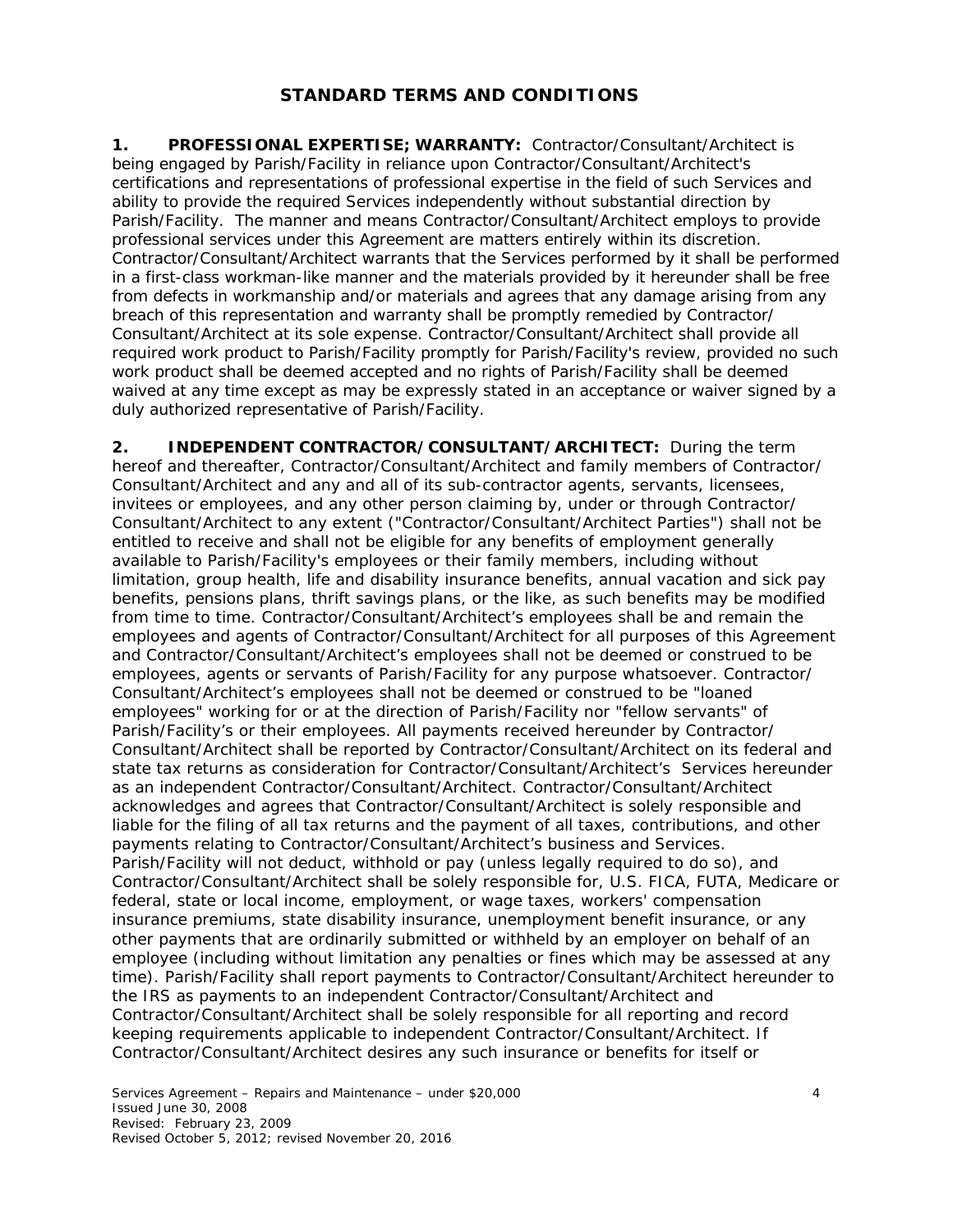Contractor/Consultant/Architect Parties, Contractor/Consultant/Architect must obtain such insurance or benefits itself at its own cost and expense.

Contractor/Consultant/Architect acknowledges and agrees that Contractor/Consultant/ Architect is solely responsible and liable for performance of all duties, obligations and responsibilities as an employer of individuals hired or retained by Contractor/Consultant/ Architect to provide services to Owner, including, but not limited to, recruitment, interviewing, hiring, maintenance of personnel records, compliance with Form I-9 Employment Eligibility Verifications, drug testing, payment of wages, setting wage rates and supervision. At any time upon Parish/Facility's request, Parish/Facility may require Contractor/Consultant/ Architect to provide proof of background checks for individuals hired or retained by Contractor/Consultant/Architect to provide services to Parish/Facility.

**3. FEES & EXPENSES:** Contractor/Consultant/Architect acknowledges that Contractor/Consultant/Architect is not eligible for and has not received any express or implied assurance with respect to receipt of any bonus, contingent, incentive, deferred or other compensation, or increase in fees. Other than as specifically provided on Exhibit A, Contractor/Consultant/Architect shall be solely responsible for out-of-pocket expenses incurred in connection with its Services hereunder, including travel expenses, food, and lodging. Other than as specifically provided on Exhibit A, Contractor/Consultant/Architect will be solely responsible and liable for all other costs of conducting and operating its business and providing its Services hereunder, including expenses directly related to services provided to Parish/Facility.

**4. EQUIPMENT, MATERIALS AND SUPPLIES:** Contractor/Consultant/Architect shall provide at its expense, without remuneration or reimbursement of any kind, all equipment, materials and supplies required in performing the Services hereunder, except for equipment, materials and supplies, if any, to be provided or paid for by Parish/Facility as specifically set forth in Exhibit A. Any equipment, materials, supplies or other personal property of Contractor/Consultant/Architect used, held or stored on the premises of Parish/Facility shall be at the sole risk of Contractor/Consultant/Architect and Parish/Facility shall not be liable for any loss thereof or damage thereto for any reason whatsoever. Upon termination of this Agreement for any reason, Contractor/Consultant/Architect shall immediately remove all of its property from the premises of Parish/Facility and any property not so removed may be removed by Parish/Facility at Contractor/Consultant/Architect's expense. In the event of loss, damage or destruction of equipment, materials or supplies in Contractor/Consultant/ Architect's possession that were provided or paid for by Parish/Facility (except for the normal consumption of consumable items by Contractor/Consultant/Architect in performing the Services), Contractor/Consultant/Architect shall reimburse Parish/Facility for the replacement thereof together with all incidental costs and expenses.

**5. SCHEDULE OF SERVICES:** Contractor/Consultant/Architect shall perform the Services during the times and at the frequencies set forth in Exhibit A or, as specified, during the times and at the frequencies as may from time to time be designated by Parish/Facility.

# **6. REPRESENTATIONS AND WARRANTIES OF CONTRACTOR/CONSULTANT/**

**ARCHITECT:** Contractor/Consultant/Architect represents and warrants that there are no agreements or arrangements, whether written or oral, that would be breached by Contractor/Consultant/Architect upon execution of this Agreement or that would impair or prevent Contractor/Consultant/Architect from rendering the Services to Parish/Facility during the term hereof, and Contractor/Consultant/Architect further represents, warrants, covenants and agrees that it has and will maintain throughout the term hereof all qualifications required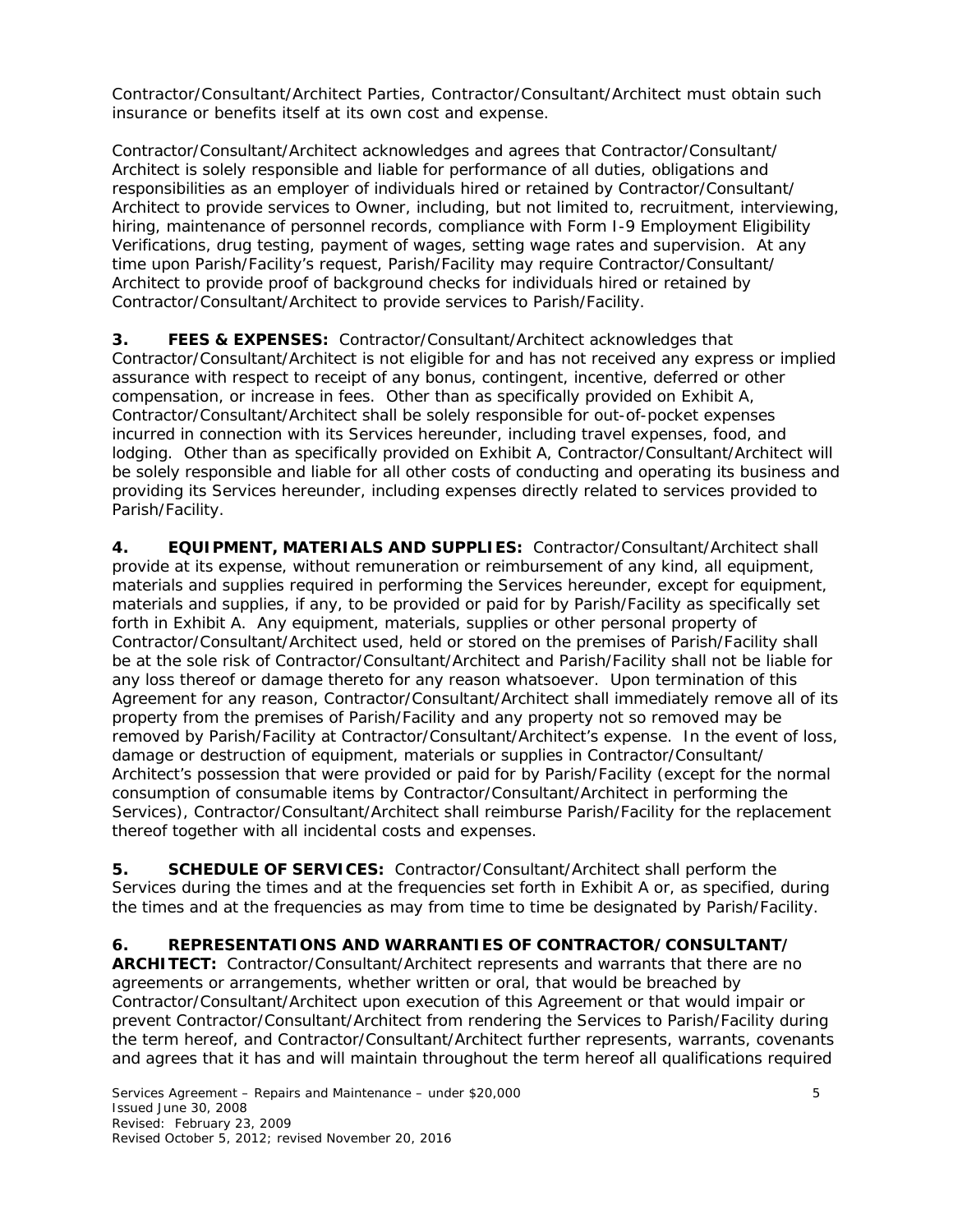to perform its Services hereunder, and that it has not made and will not make any commitment or do any act in conflict with this Agreement. Contractor/Consultant/Architect shall promptly provide Parish/Facility with all information reasonably requested by Parish/Facility or its Audit Committee with respect to Contractor/Consultant/Architect and its affiliates including their respective officers, directors or shareholders. The information requested may include but not necessarily be limited to financial condition, personal and family background, litigation, indictment, criminal proceedings and the like in which any of the aforementioned may have been involved (collectively, the "Requested Information"), in order for Parish/Facility to determine that the Requested Information does not disclose any fact which might adversely affect, in any manner, any licenses or permits held by Parish/Facility or its affiliates. Contractor/Consultant/Architect hereby represents that any and all materials provided by Contractor/Consultant/Architect to Parish/Facility pursuant to this Agreement shall be original materials created by Contractor/Consultant/Architect, materials which were provided by Parish/Facility to Contractor/Consultant/Architect, or works which are in the public domain, and shall not infringe the copyright rights or proprietary rights of any third party. Contractor/Consultant/Architect agrees and acknowledges that all works created by Contractor/Consultant/Architect for Parish/Facility pursuant to this agreement are and shall be deemed to be works made for hire and the copyright therein shall be owned exclusively by Parish/Facility. To the extent that any materials created by Contractor/Consultant/Architect for Parish/Facility pursuant to this Agreement are deemed not to constitute works for hire as a matter of law, Contractor/Consultant/Architect agrees to assign and hereby assigns all copyright rights therein exclusively to Parish/Facility.

#### **Restricted Persons and Anti-bribery Representations and Warranties;**

Contractor/Consultant/Architect represents and warrants to Parish/Facility that to Contractor/Consultant/Architect's actual or constructive knowledge neither Contractor/ Consultant/Architect, including Contractor/Consultant/Architect's directors and officers, senior management, shareholders or other persons having a controlling interest in Contractor/Consultant/Architect, and any funding sources, are not owned or controlled by, or acting on behalf of any of the following "Restricted Persons": (1) the government of any country that is subject to an embargo imposed by the United States government; (2) entities located in or organized under the laws of any country that is subject to an embargo imposed by the United States government; (3) individuals ordinarily resident in any country that is subject to an embargo imposed by the United States government; or (4) persons identified from time to time by any government or legal authority under applicable laws as a person with whom dealings and transactions by Contractor/Consultant/Architect, Parish/Facility and/or its Entities are prohibited or restricted, including persons designated on the U.S. Department of the Treasury's Office of Foreign Assets Control (OFAC) List of Specially Designated Nationals and Other Blocked Persons (including terrorists and narcotics traffickers); and similar restricted party listings, including those maintained by other governments pursuant to applicable United Nations, regional or national trade or financial sanctions. Contractor/Consultant/Architect agrees that Contractor/Consultant/Architect will notify Parish/Facility in writing immediately upon the occurrence of any event which would render the foregoing representations and warranties of this Subparagraph.

Contractor/Consultant/Architect further represents and warrants to Parish/Facility that Contractor/Consultant/Architect will not directly or indirectly pay, offer, give or promise to pay or authorize the payment of any monies or other things of value to:

> (a) any official or employee of a government department, agency or instrumentality, state-owned or controlled enterprise or public international organization;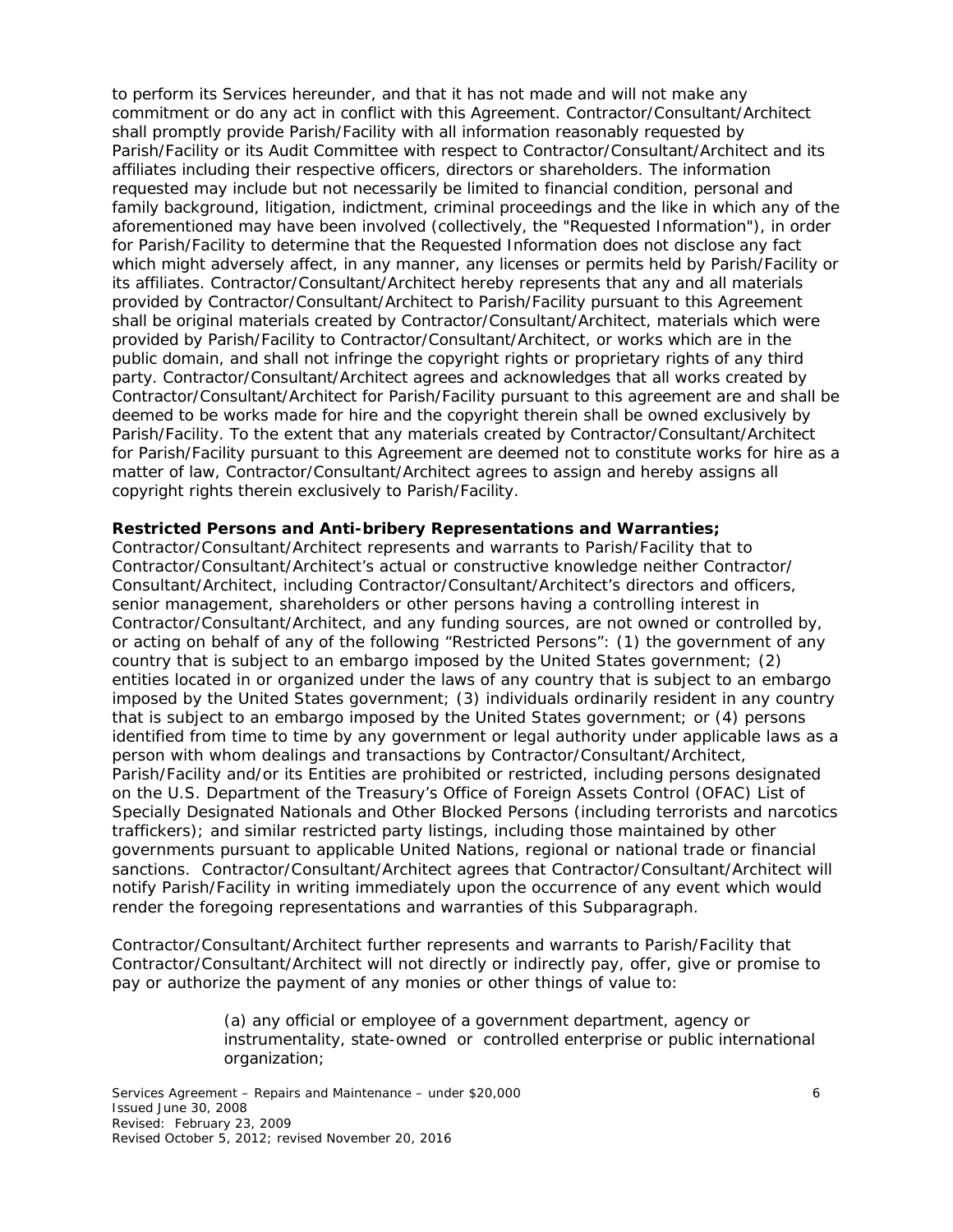(b) any political party or candidate for political office; or

(c) any other person at the suggestion, request or direction or for the benefit of any of the above-described persons and entities if any such payment, offer, act or authorization is for purposes of influencing official actions or decisions or . securing any improper advantage in order to obtain or retain business, or engaging in acts or transactions otherwise in violation of any applicable anti-bribery legislation

**7. EMPLOYEES:** Parish/Facility may, from time to time, establish reasonable rules and regulations relating to standards to be met by Contractor/Consultant/Architect as to the appearance or conduct of employees or agents of Contractor/Consultant/Architect employed in connection with providing the Services to Parish/Facility. In any event, all agents, employees, or other persons employed in any manner by Contractor/Consultant/Architect in connection with providing the Services to Parish/Facility shall appear and conduct themselves at all times while on the premises of Parish/Facility, or otherwise engaged in the performance of their duties hereunder, if not on the premises of Parish/Facility, in a manner which is as unobtrusive as possible and consistent with the character and reputation of Parish/Facility and in such a way as not to annoy or interfere with any guests, parishioners or business of Parish/Facility or bring any discredit upon the names of any of the Indemnitees, as defined below. Contractor/Consultant/Architect shall be responsible at all times for the conduct of all such persons. Contractor/Consultant/Architect, promptly after demand by Parish/Facility, will cause to be removed from the premises of Parish/Facility any of such persons to whom Parish/Facility shall or may reasonably object and will undertake that any such person so removed shall not thereafter be employed by Contractor/Consultant/Architect in connection with provision of Services to Parish/Facility hereunder.

## **8. NON-AGENCY, ADVERTISING, NO USE OF NAMES:**

Contractor/Consultant/Architect shall not at any time represent that it is employed by Parish/Facility, or that it is authorized to make any contracts, agreements or obligations on behalf of Parish/Facility or any of its affiliates, any Parish/Facility or owners thereof, and Contractor/Consultant/Architect shall not take any actions on behalf of Parish/Facility or in Parish/Facility's name. Contractor/Consultant/Architect shall not display or distribute any advertising signs or notices of any kind whatsoever upon the premises of Parish/Facility, except caution and work in progress signs, without the prior written permission of Parish/Facility in each instance, any such permission to be revocable at any time thereafter without prior notice at the sole discretion of Parish/Facility. Contractor/Consultant/Architect hereby covenants and agrees not to use the name of Parish/Facility, or any variation thereof, without the prior written approval of Parish/Facility and, in the event of such approval, only in the manner and at such times as shall be prescribed in such approval.

**9. CONFIDENTIALITY:** Contractor/Consultant/Architect acknowledges that it may learn, collect, obtain, maintain, transmit or develop data, information or materials (including without limitation this Agreement) from Parish/Facility, its parishioners, suppliers, and/or others, without warranty or representation of any kind, which is or which Parish/Facility considers or which Contractor/Consultant/Architect should consider proprietary, sensitive and confidential to or of independent value to Parish/Facility, actual or potential, as well as data and information which may be non-public financial information, personally identifiable information or otherwise, regardless whether protectible under any law or regulation, and regardless of protection, markings or dissemination ("Confidential Information"). Contractor/Consultant/Architect covenants and agrees that all Confidential Information will be considered, deemed and protected as proprietary and confidential to Parish/Facility.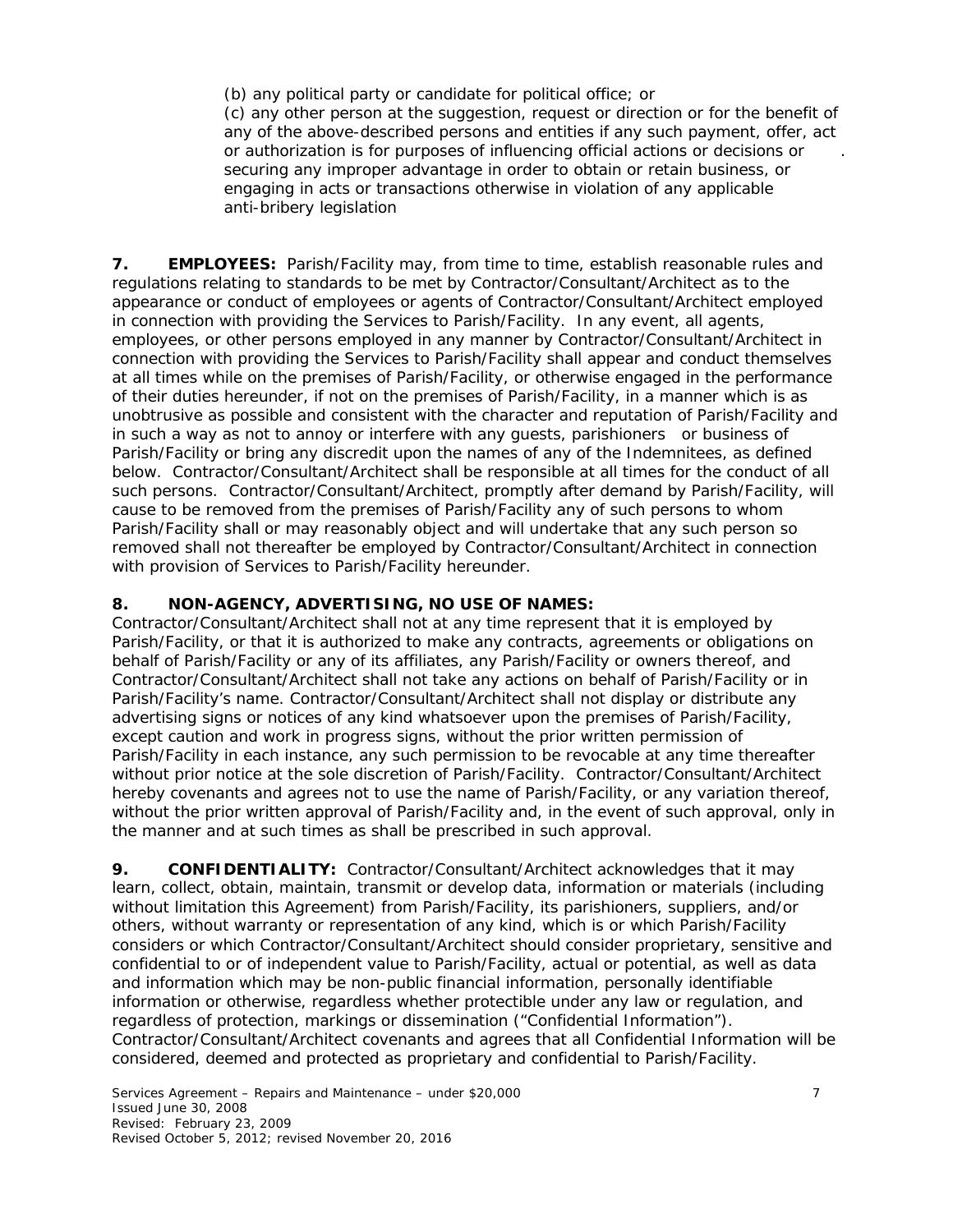Contractor/Consultant/Architect will not use for its own benefit (other than in the performance of Services) or the benefit of any other party, disclose, make available or permit inevitable disclosure of Confidential Information (including without limitation storage or transmission in any electronic medium now known or hereafter developed), it will not allow or permit any Confidential Information to be corrupted or infected or misappropriated or used except and solely to Parish/Facility's right, title, interest and benefit, and Contractor/Consultant/Architect shall execute such further instruments as Parish/Facility may require to carry out these covenants and agreements. Both parties agree that the restrictions herein are mutually agreed to be and shall be deemed to constitute reasonable efforts to maintain confidentiality and ensure compliance with applicable laws and regulations.

## **10. COMPLIANCE WITH LAWS, LICENSES AND REGULATIONS:**

Contractor/Consultant/Architect shall comply with all applicable laws, codes, regulations, ordinances and rules with respect to the work to be performed and the equipment or materials to be furnished hereunder promulgated by Parish/Facility and any and all federal, state, municipal or other legislative bodies, courts or agencies having jurisdiction over the Parish/Facility. Contractor/Consultant/Architect shall, at its expense, procure and maintain all permits or licenses which may be required at any time in connection with the performance of the Services, or the procurement, storage or use of related equipment, materials or supplies, and shall furnish to Parish/Facility copies of each such permit or license, and shall obtain and pay for all inspections and give all notices required in connection herewith.

**11. LIENS:** Contractor/Consultant/Architect covenants and agrees to keep the equipment and property of Parish/Facility and the premises of Parish/Facility free and clear from any and all liens for work performed or materials furnished hereunder, and Contractor/Consultant/ Architect agrees to indemnify Parish/Facility against any and all costs, expenses, losses and all damage resulting from the filing of any such liens against Parish/Facility or the premises of Parish/Facility. As a condition to payment hereunder, Contractor/Consultant/Architect shall from time to time, upon request by Parish/Facility, furnish waivers or releases of such liens or receipts in full for all claims for such work or materials and an affidavit that all such claims have been fully satisfied.

## **12. NO SOLICITATION OF EMPLOYEES AND CONTRACTOR/CONSULTANT/**

**ARCHITECTS:** Contractor/Consultant/Architect further agrees that during the term hereof and for a period of thirty-six (36) months thereafter, it will not, directly or indirectly, for itself, or as agent, or on behalf of or in conjunction with any other person, firm, partnership, corporation or other entity, induce or entice any employee or Contractor/Consultant/Architect of Parish/Facility or its affiliates to leave such employment or contract or cause anyone else to do so.

**13. ASSIGNMENT, SUBCONTRACTING, PERSONAL SERVICES, DILIGENCE:** The Services to be provided by Contractor/Consultant/Architect hereunder are personal in nature and Contractor/Consultant/Architect will make available on a priority basis all personnel required to perform the Services. Regardless of cause (including without limitation events of *force majeure*), failure to provide all necessary time, attention and expertise shall be a breach and default by Contractor/Consultant/Architect hereunder and shall entitle Parish/Facility to exercise any and all remedies to which it may be entitled at law or in equity, including without limitation, immediate termination of this Agreement. Contractor/Consultant/Architect may not assign or encumber this Agreement or any rights of Contractor/Consultant/Architect hereunder nor delegate or subcontract any performance or other obligations hereunder without the prior written consent of Parish/Facility and compliance with all other terms and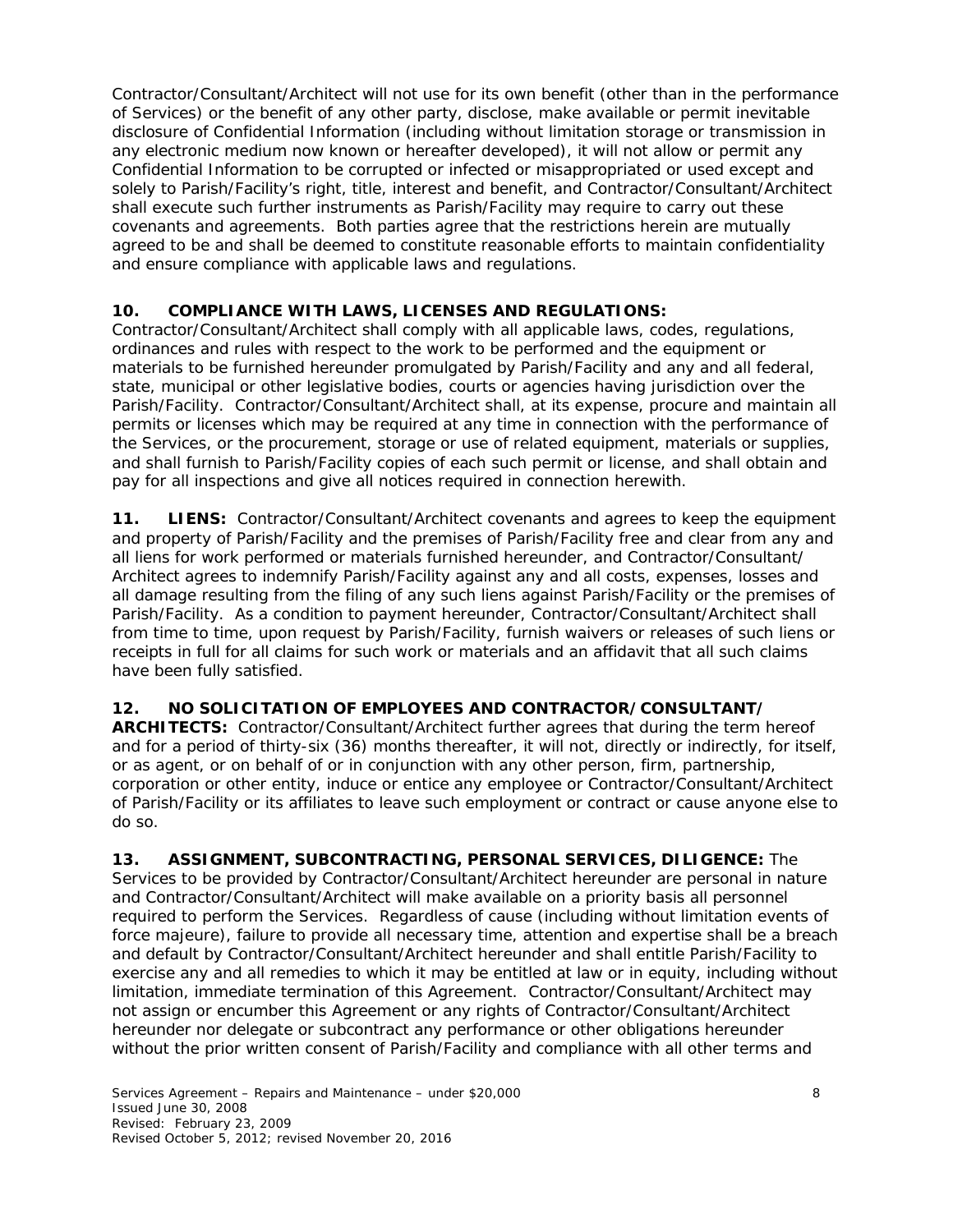conditions herein. Contractor/Consultant/Architect will faithfully perform its obligations to the best of its ability in accordance with the requirements of this Agreement. Contractor/ Consultant/Architect will devote to the performance of such obligations all necessary time and attention, and, although Contractor/Consultant/Architect may perform similar services for others, it will not otherwise become associated with, or engaged in, or render services to, any other business as an employee, Contractor/Consultant/Architect or agent during hours when it is providing Services hereunder or at any time to the detriment of Parish/Facility or the Services required hereunder. Parish/Facility may assign this Agreement or any rights, obligations or benefits hereunder to any party, including without limitation its owners, successors or affiliates, whether now in being or formed at some future time. This Agreement is by and between Parish/Facility and Contractor/Consultant/Architect and there are no third party beneficiaries to this Agreement. Subject to the foregoing, this Agreement shall inure to the benefit of and be binding upon the parties hereto and their respective successors and assigns.

**14. INDEMNIFICATION:** Contractor/Consultant/Architect shall indemnify, defend with counsel approved by Owner, and hold harmless the Owner and the Parish/Facility and their respective officers, directors, agents and employees (collectively, the "Indemnitees") from and against any and all claims, injuries, liabilities, damages, losses, costs and expenses of any nature or kind including reasonable attorneys' fees (collectively, "Claims"), arising out of or resulting from performance of the Work or this Agreement, but only if such Claims are attributable to bodily injury, sickness, disease or death or to damage, injury or destruction of tangible property (other than the Work itself) and only to the extent caused by the negligent or intentional acts or omissions of the Contractor/Consultant/ Architect, a subcontractor, anyone directly or indirectly employed by the Contractor/Consultant/Architect or a subcontractor of or vendor to the Contractor/Consultant/Architect or by anyone for whose acts the Contractor/Consultant/Architect or such a subcontractor or vendor may be liable, regardless of whether or not such Claims are caused in part by one or more persons indemnified hereunder. Contractor's obligations under this paragraph shall survive termination of this Agreement. Such obligations shall not be construed to negate, abridge, or reduce other rights or obligations of indemnity which would otherwise exist as to a party or person under this Agreement and shall not include indemnity for the established negligence or willful misconduct of the Indemnitees.

**15. TERMINATION:** This Agreement shall terminate, unless Parish/Facility otherwise elects by notice to Contractor/Consultant/Architect, upon the occurrence of any of the following events:

 (a) If Contractor/Consultant/Architect shall violate or breach any of the terms, conditions or covenants hereof and shall not remedy such violation or breach within ten (10) days after written notice by Parish/Facility to Contractor/Consultant/Architect of such violation or breach or Parish/Facility discovers through notice from Contractor/Consultant/Architect or through our own investigation that the representations are or have become false;

 (b) If Contractor/Consultant/Architect shall at any time conduct the business or Services provided for hereunder in a manner not conforming to any reasonable rules, standards or practices established by Parish/Facility hereunder and shall fail to remedy any such noncompliance within ten (10) days after written notice by Parish/Facility to Contractor/Consultant/Architect of such noncompliance;

 (c) If Contractor/Consultant/Architect shall make an assignment for the benefit of creditors or file a voluntary petition in bankruptcy or be adjudicated a bankrupt or insolvent or shall admit in writing its inability to meet its obligations as they mature, or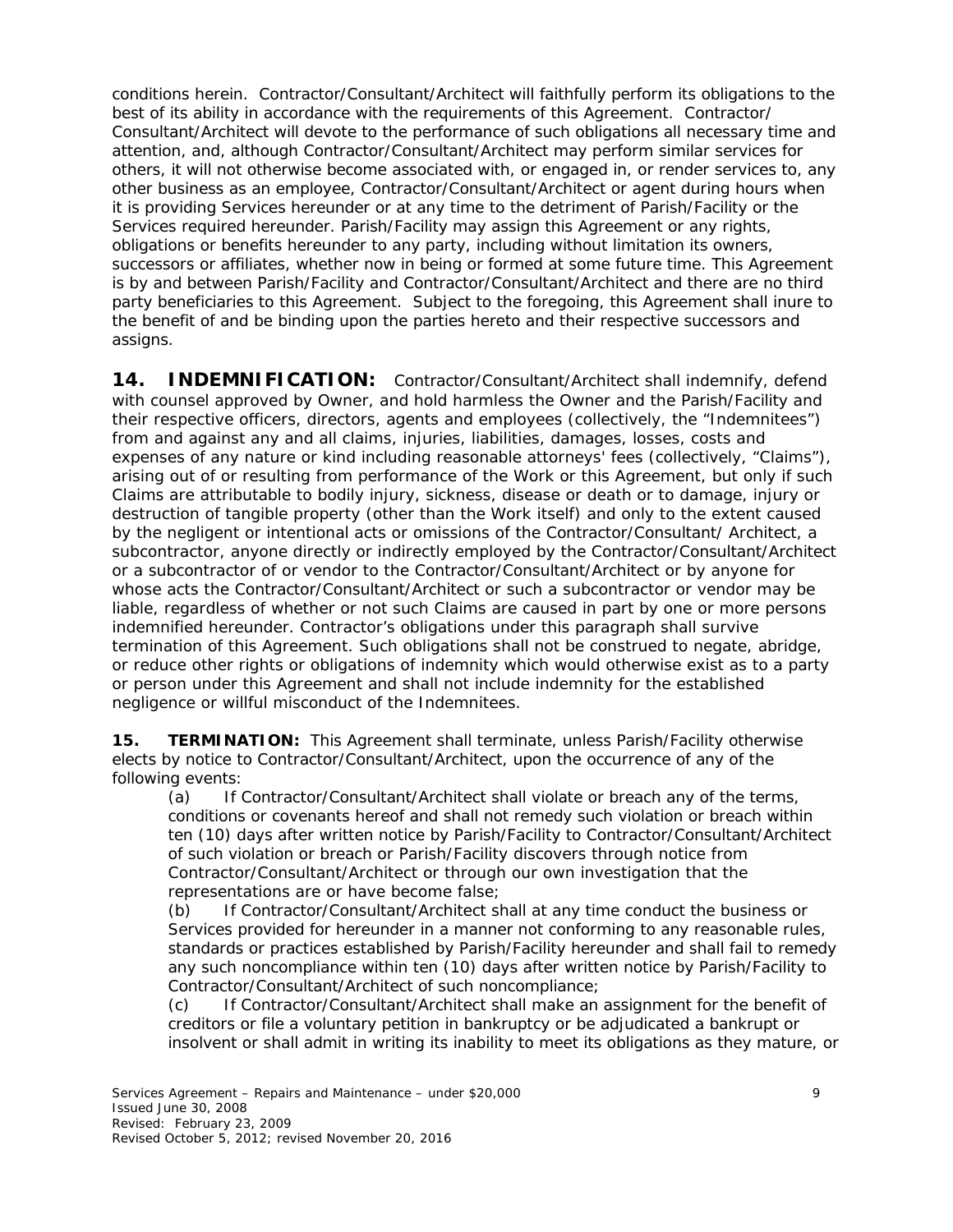if a permanent receiver of all or any portion of Contractor/Consultant/Architect's property shall be appointed in any judicial proceeding, or there shall be entered against it an order adjudicating it a bankrupt or insolvent or an order appointing a liquidator, receiver or trustee for it or for all or substantially all of its assets or approving as properly filed against it a petition seeking reorganization, arrangement or other proceeding under any bankruptcy or other law for the relief of debtors, which order shall continue unstayed and in effect for, or which proceeding shall not be terminated and Contractor/Consultant/Architect released from such proceeding within, thirty (30) days, or if Contractor/Consultant/Architect shall attempt to assign or encumber this Agreement or permit any other person, firm or corporation to conduct the business or Services provided hereunder;

 (d) If any statute, ordinance, rule or regulation hereafter promulgated by any legislative body or agency having jurisdiction over the Contractor/Consultant/Architect shall prohibit the furnishing of the Services or the transaction of business of the nature to be provided or transacted hereunder, or

 (e) Upon the expiration of thirty (30) days following written notice of intention to terminate this Agreement given by either party to the other.

 (f) In the event that Contractor/Consultant/Architect shall fail to provide the Parish/Facility Information within thirty (30) days of the date of its request, or if information with respect to Contractor/Consultant/Architect or its affiliates, whether provided by Contractor/Consultant/Architect or obtained through Parish/Facility's own investigation, discloses facts concerning Contractor/Consultant/Architect or its affiliates including their respective officers, directors or shareholders which, in the reasonable opinion of Parish/Facility, might adversely affect any licenses and permits held by Parish/Facility then Parish/Facility shall have the right to terminate the Agreement upon written notice to Contractor/Consultant/Architect.

Notwithstanding any such termination of this Agreement, the rights acquired or obligations incurred by the parties thereto prior to such termination shall not be affected and Contractor/Consultant/Architect shall remain liable for any and all damages, consequential and otherwise, sustained by Parish/Facility by reason of such termination or by reason of Contractor/Consultant/Architect's default or breach and Parish/Facility shall have and retain unimpaired all pertinent rights and remedies, whether at law or in equity. Parish/Facility shall be entitled to recover its reasonable attorney's fees, expert witness fees, costs and disbursements in any action brought to enforce or interpret this Agreement. The right of Parish/Facility to require strict performance and observation of any obligations hereunder shall not be affected in any way by any previous waiver, forbearance or course of dealing.

**16. REMEDIES:** Contractor/Consultant/Architect acknowledges and agrees that Parish/Facility's remedy at law for breach of Contractor/Consultant/Architect's obligations hereunder would be inadequate, and agrees and consents that temporary and permanent injunctive relief and/or specific performance may be granted in any proceeding which may be brought to enforce this Agreement without the necessity of proof of actual damage, in addition to all other remedies provided hereunder or available at law.

**17.** AUDITS. Until the later of three (3) years after expiration or termination of this Agreement or the date such retention is no longer required to meet Parish/Facility's records retention policy or such period of time necessary to comply with applicable law and regulation, Contractor/Consultant/Architect will maintain and provide access to the records, data, documents and other information required to fully and completely enable and permit Parish/Facility to take advantage of its audit rights as described hereinafter. Contractor/ Consultant/Architect will maintain a complete audit trail of all transactions and activities,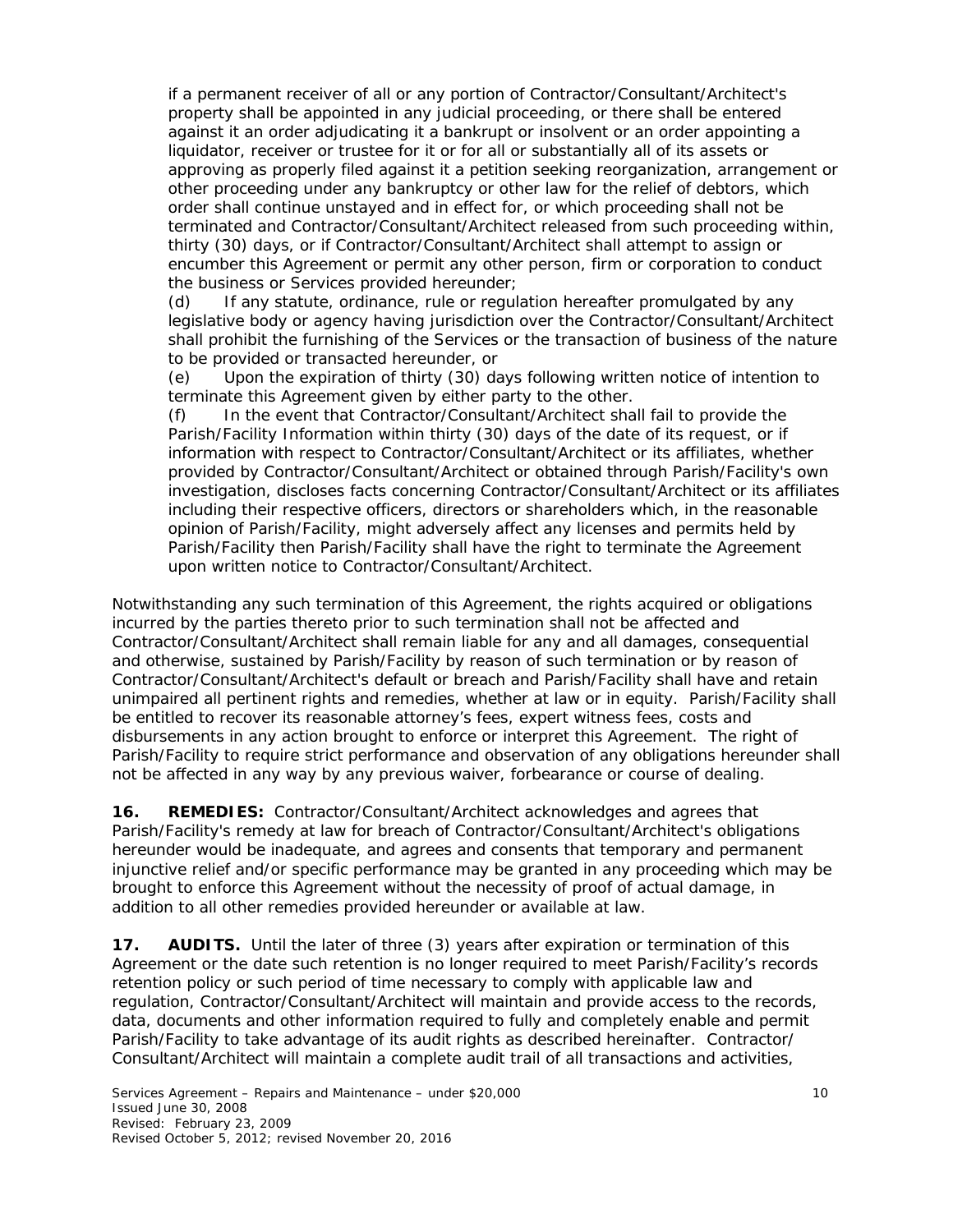financial and non-financial, in connection with the Services performed under this Agreement. Contractor/Consultant/Architect will provide to Parish/Facility, its internal or external auditors, inspectors, regulators and other designated representatives, at reasonable times (and in the case of regulators, at any time required by such regulators) access to Contractor/Consultant/ Architect personnel and to any and all Contractor/Consultant/Architect resources for the purpose of performing audits and inspections of Contractor/Consultant/Architect and/or any or all of the records, data and information applicable to the Services. At a minimum, such audits, inspections and access shall be conducted to (i) verify the accuracy of charges and invoices; (ii) verify the security and integrity of information and data (including, without limitation, Confidential Information) and examine the systems that process, store, maintain, support and transmit data and information in connection with the Services; (iii) examine and verify Contractor/Consultant/Architect's security procedures and controls; (iv) verify Contractor/Consultant/Architect's disaster recovery, continuity planning and contingency arrangements; and (v) audit the performance of Services. Contractor/Consultant/Architect shall cooperate in connection with such audits and with regard to examinations by regulatory authorities, including the installation and operation of audit software.

**18. MISCELLANEOUS:** Neither party hereto shall be deemed to be the drafter of this Agreement and, if this Agreement is construed in any court or arbitration proceeding, said court or arbitrator shall not construe this Agreement or any provision hereof against either party as the drafter hereof. Contractor/Consultant/Architect is solely and directly responsible for prompt payment of any and all international, national, federal, state and local excise, sales, use, value-added, duty, tariff and all other taxes or charges imposed on any party related in any way to this Agreement or the Services, now known or unknown and now imposed or hereafter imposed and hereby indemnifies and holds harmless the Indemnitees from any such impositions. If any phrase, clause or provisions of this Agreement is declared invalid or unenforceable by a court or arbitrator of competent jurisdiction, such phrase, clause or provision shall be deemed severed from this Agreement, but will not affect any other provision of this Agreement, which shall otherwise remain in full force and effect. If any restriction or limitation in this Agreement is deemed to be unreasonable, onerous or unduly restrictive by a court or arbitrator of competent jurisdiction, it shall not be stricken in its entirety and held totally void and unenforceable, but shall remain effective to the maximum extent permissible within reasonable bounds. Paragraphs D, 1, 4, 9, 11, 12, 14, 15, 16 of this Services Agreement and any other provisions hereof which expressly provide that they survive expiration or termination or which must survive expiration or termination in order to be fully operative shall survive the expiration or termination of this Agreement.

**19. NATURE OF AGREEMENT:** No license or other interest in any space in the Parish/Facility is granted hereby. Contractor/Consultant/Architect has non-exclusive permission to use the space solely as required to perform its obligations hereunder, revocable at any time without notice. In no event shall this agreement be deemed or construed to run with the land or create or vest any easements or other rights in Roman Catholic Church in the State of Hawaii property. Contractor/Consultant/Architect agrees that no permanent or possessory interest shall accrue to Contractor/Consultant/Architect or its licensees in Roman Catholic Church in the State of Hawaii property at any time or by exercise of the permission given hereunder, and that Contractor/Consultant/Architect shall not claim any such interest in Roman Catholic Church in the State of Hawaii property. THIS AGREEMENT DOES NOT CREATE ANY RECORDABLE INTEREST AND SHALL NOT BE RECORDED IN ANY OFFICIAL RECORDS.

**20. NOTICES:** All notices to be given hereunder shall be in writing and shall be deemed to be given when mailed by certified or registered mail, to the addresses of Parish/Facility and